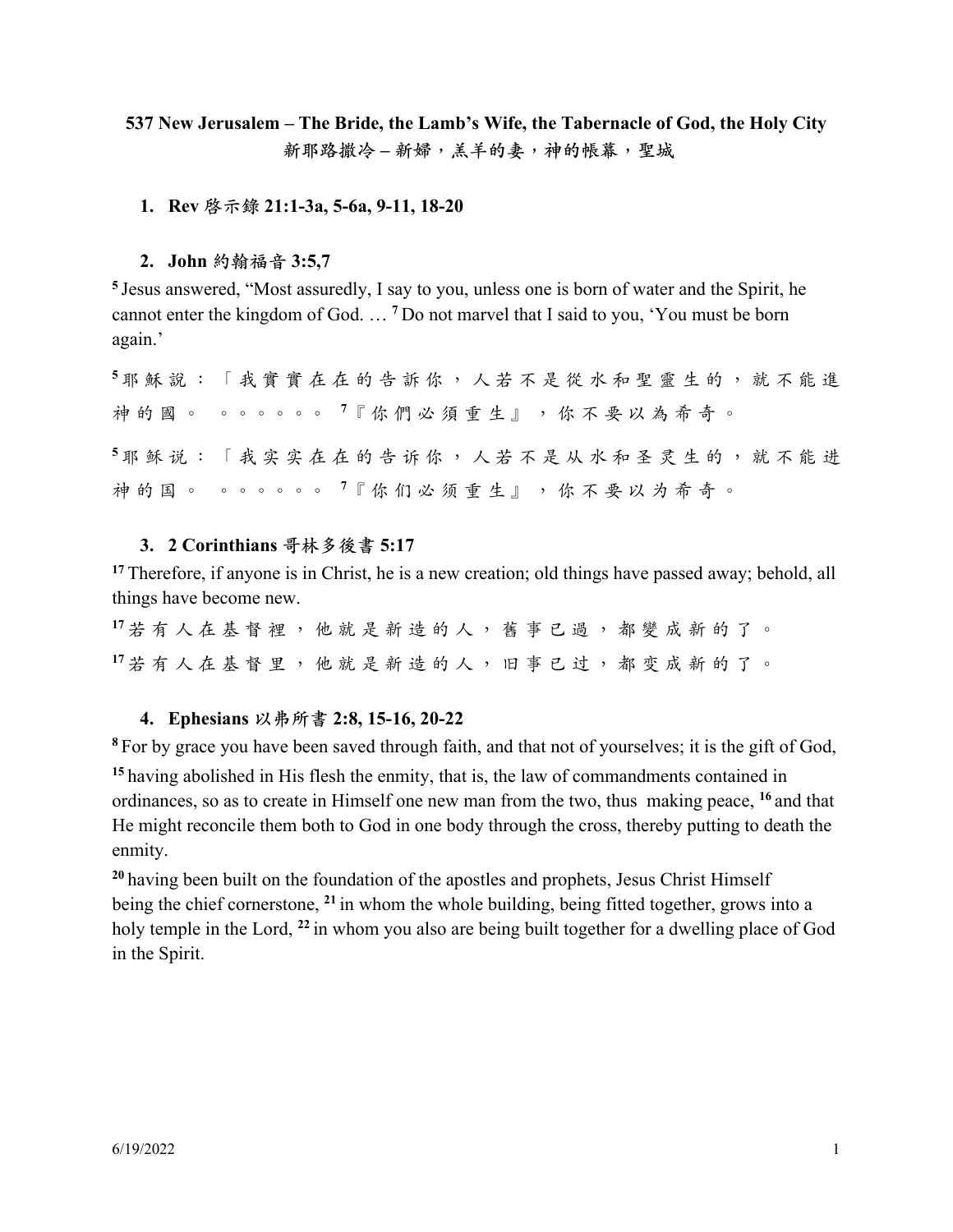#### **4. Ephesians 以弗所書 2:8, 15-16, 20-22**

 $8$  你 們 得 救 是 本 乎 恩 , 也 因 著 信 ; 這 並 不 是 出 於 自 己 , 乃 是 神 所 賜 的 ; 15 而且以自己的身體廢掉冤仇,就是那記在律法上的規條,為要將兩下 藉 著 ⾃ ⼰ 造 成 ⼀ 個 新 ⼈ , 如 此 便 成 就 了 和 睦 。**<sup>16</sup>** 既 在 ⼗ 字 架 上 滅 了 冤 仇,便藉這十字架使兩下歸為一體,與神和好了,

**<sup>20</sup>** 並 且 被 建 造 在 使 徒 和 先 知 的 根 基 上 , 有 基 督 耶 穌 ⾃ ⼰ 為 房 ⾓ ⽯ ,**<sup>21</sup>** 全 房 靠 他 聯 絡 得 合 式 , 漸 漸 成 為 主 的 聖 殿 。**<sup>22</sup>** 你 們 也 靠 他 同 被 建 造 , 成 為 神 藉 著 聖 靈 居 住 的 所 在 。

 $8$ 你 们 得 救 是 本 乎 恩 , 也 因 着 信 ; 这 并 不 是 出 於 自 己 , 乃 是 神 所 赐 的 ; 15 而且以自己的身体废掉冤仇,就是那记在律法上的规条,为要将两下 藉 着 ⾃ ⼰ 造 成 ⼀ 个 新 ⼈ , 如 此 便 成 就 了 和 睦 。**<sup>16</sup>** 既 在 ⼗ 字 架 上 灭 了 冤 仇,便藉这十字架使两下归为一体,与神和好了,

**<sup>20</sup>** 并 且 被 建 造 在 使 徒 和 先 知 的 根 基 上 , 有 基 督 耶 稣 ⾃ ⼰ 为 房 ⾓ ⽯ ,**<sup>21</sup>** 全 房 靠 他 联 络 得 合 式 , 渐 渐 成 为 主 的 圣 殿 。<sup>22</sup> 你 们 也 靠 他 同 被 建 造 , 成 为 神 藉 着 圣 灵 居 住 的 所 在 。

#### **5. 1 Corinthians 哥林多前書 12:12-13, 18**

<sup>12</sup> For as the body is one and has many members, but all the members of that one body, being many, are one body, so also is Christ. **<sup>13</sup>** For by one Spirit we were all baptized into one body whether Jews or Greeks, whether slaves or free—and have all been made to drink into one Spirit. … **<sup>18</sup>** But now God has set the members, each one of them, in the body just as He pleased.

12 就 如 身 子 是 一 個 , 卻 有 許 多 肢 體 ; 而 且 肢 體 雖 多 , 仍 是 一 個 身 子 ; 基 督也是這樣。<sup>13</sup>我們不拘是猶太人,是希利尼人,是為奴的,是自主 的,都從一位聖靈受洗,成了一個身體,飲於一位聖靈。。。。。。。 **<sup>18</sup>** 但 如 今 , 神 隨 ⾃ ⼰ 的 意 思 把 肢 體 俱 各 安 排 在 ⾝ 上 了 。

12 就如身子是一个,却有许多肢体;而且肢体虽多,仍是一个身子;基 督也是这样。<sup>13</sup>我们不拘是犹太人,是希利尼人,是为奴的,是自主 的,都从一位圣灵受洗,成了一个身体,饮於一位圣灵。。。。。。。。 **<sup>18</sup>** 但 如 今 , 神 随 ⾃ ⼰ 的 意 思 把 肢 体 俱 各 安 排 在 ⾝ 上 了 。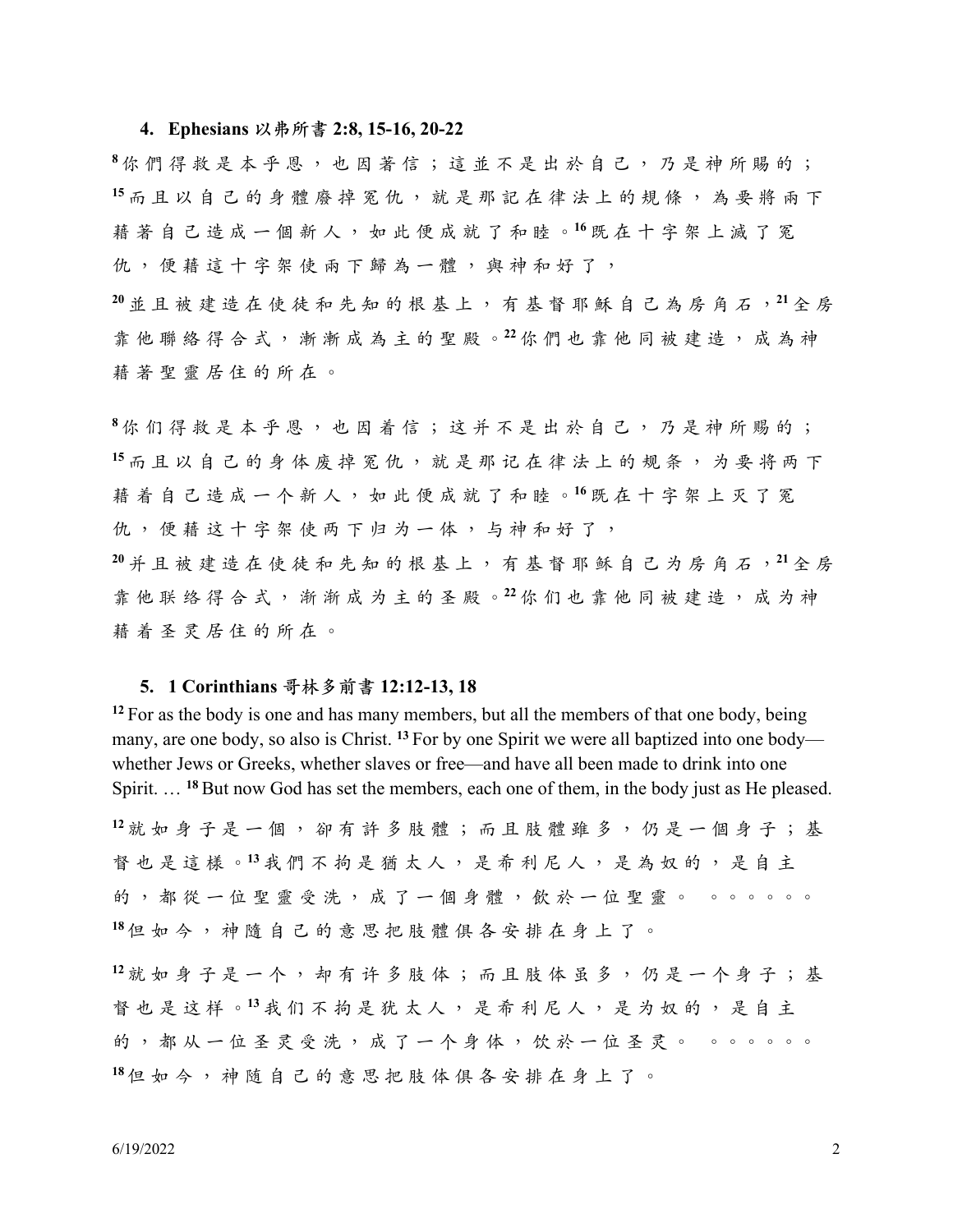# **6. Ephesians 以弗所書 1:22-23**

**<sup>22</sup>** And He put all things under His feet, and gave Him to be head over all things to the church, **<sup>23</sup>** which is His body, the fullness of Him who fills all in all.

 $22$ 又將萬有服在他的腳下,使他為教會作萬有之首。<sup>23</sup>教會是他的身體, 是那充满萬有者所充滿的。

 $22$ 又将万有服在他的脚下,使他为教会作万有之首。<sup>23</sup>教会是他的身体, 是 那 充 满 万 有 者 所 充 满 的 。

### **7. 2 Corinthians 哥林多後書 11:2**

**<sup>2</sup>** For I am jealous for you with godly jealousy. For I have betrothed you to one husband, that I may present you as a chaste virgin to Christ.

 $2$ 我為你們起的憤恨,原是神那樣的憤恨。因為我曾把你們許配一個丈 夫,要把你們如同貞潔的童女,獻給基督。

**<sup>2</sup>** 我 为 你 们 起 的 愤 恨 , 原 是 神 那 样 的 愤 恨 。 因 为 我 曾 把 你 们 许 配 ⼀ 个 丈 夫,要把你们如同贞洁的童女,献给基督。

#### **8. Ephesians 以弗所書 5:31-32**

**<sup>31</sup>** "For this reason a man shall leave his father and mother and be joined to his wife, and the two shall become one flesh." **<sup>32</sup>** This is a great mystery, but I speak concerning Christ and the church.

**<sup>31</sup>** 為 這 個 緣 故 , ⼈ 要 離 開 ⽗ 母 , 與 妻 ⼦ 連 合 , ⼆ ⼈ 成 為 ⼀ 體 。**<sup>32</sup>** 這 是 極 ⼤ 的奥祕,但我是指著基督和教會說的。

**<sup>31</sup>** 为 这 个 缘 故 , ⼈ 要 离 开 ⽗ 母 , 与 妻 ⼦ 连 合 , ⼆ ⼈ 成 为 ⼀ 体 。**<sup>32</sup>** 这 是 极 ⼤ 的奥秘,但我是指着基督和教会说的。

# **9. 1 Corinthians 哥林多前書 3:9, 11-13,16**

**<sup>11</sup>** For no other foundation can anyone lay than that which is laid, which is Jesus Christ. **<sup>12</sup>** Now if anyone builds on this foundation with gold, silver, precious stones, wood, hay, straw, **<sup>13</sup>** each one's work will become clear; for the Day will declare it, because it will be revealed by fire; and the fire will test each one's work, of what sort it is.

**…16** Do you not know that you are the temple of God and that the Spirit of God dwells in you?